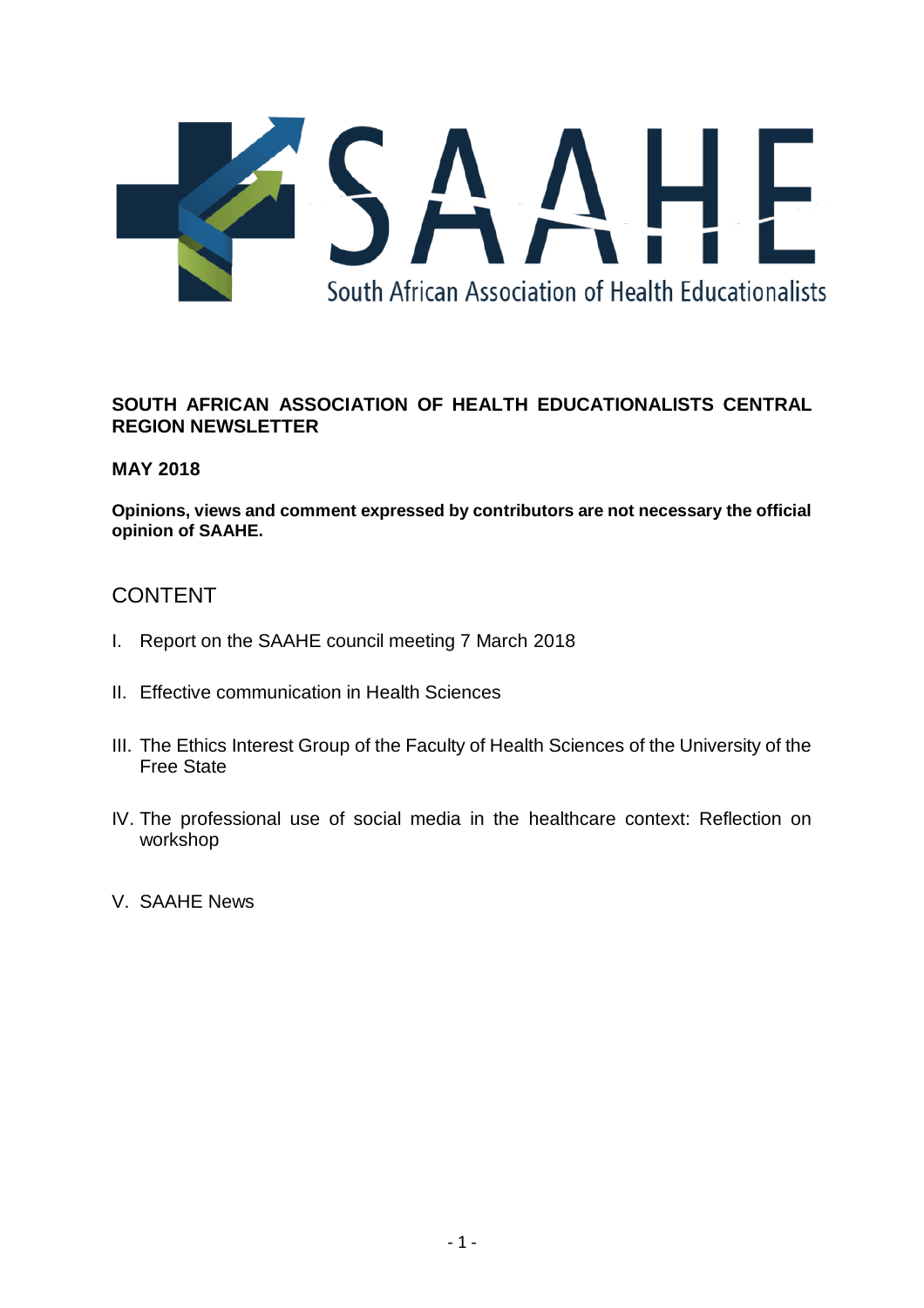#### **I. Report on the SAAHE council meeting 7 March 2018**

## **Conferences**

The 2018 conference will take place at the Gateway hotel, KZN from 28 to 30 June 2018. Early registration is open. The organisers plan to publish the conference abstracts as proceedings and await the quotation from AJHPE.

The 2019 SAAHE conference will take place in Bloemfontein at the University of the Free State with Prof Mathys Labuschagne as the convenor. More details will be available after the 2018 conference.

### **Honorary membership**

The SAAHE constitution makes provision for honorary membership. Honorary membership is intended to acknowledge meritorious service to the organisation such as promoting SAAHE matters, and keeping SAAHE on the radar internationally.

### **Awards**

The distinguished educator and SAAHE research awards will be announced at the next SAAHE conference. A new panel and chairperson will be elected. The SAAHE Council Medal will be awarded for lifetime service to health professions education in the country as opposed to specifically in the service of SAAHE.

## **Membership fees**

The matter will be finalised and an update will be provided at the SAAHE AGM during the conference.

## **IP of podcasts**

It was established that there is no IP conflict associated with a podcast. Podcasts on a variety of topics are available on the SAAHE website.

#### **Proposed constitutional change**

SAAHE council supported a request from Zimbabwe to become a chapter/region of SAAHE. Such an inclusion will require a constitutional change. The constitution needs to be amended to include a section on associated regional membership.

#### **Fogarty grant proposal**

The President, Prof Francois Cilliers spearheaded a proposal to apply for a grant with SAFRI and FPD. The grant (if we are successful) will assist SAAHE to present a large variety of activities to the members.

## **Upcoming meetings**

SAAHE council approved in principle to conduct meetings via Skype. This is an attempt to save costs, distribute the agenda items between meetings and keep momentum.

The next council meeting will take place on 27 June 14:00 to 18:00. The AGM will take place during the conference.

*Hesta Friedrich-Nel*

#### **II. Effective communication in Health Sciences**

A very apt quote by George Bernard Shaw state "The single biggest problem in communication is the illusion that it has taken place" and that is often the problem during communication in health sciences.

The importance of communication skills in Health Sciences should not be underestimated as it enables us: to accurately obtain the full history of the patient; efficiently discover the problems that the patient wishes to address; collaboratively negotiate a mutually acceptable management plan and supportively form a relationship between the patient and the health care profession. At the centre of all of these objectives is the patient, which emphasizes person or patient centeredness.

The ideal framework to use in providing not only structure to our communication session but also assisting us in building a relationship with our patient is the Calgary-Cambridge Guide. Between the two pillars of the framework lies the guiding steps, which includes imitating the session; gathering information; the physical examination; explanation and planning as well as closing the session. Although all these steps are essential for effective, communication the content will differ from profession to profession. As part of the initiating session, it is important to identify the patient's problems; elicit the patient's narrative and to negotiate the agenda taking into account the patient's needs. I am sure that you would not ask the question why there is a need to elicit the patient's narrative. The advantages to encourage the patient to tell their story in their own words from when the symptoms first started to the present moment provides a clear picture of sequence of events; enhances accuracy of biomedical information and helps with an organizational framework to contribute to clinical reasoning. A useful phrase to guide the patient in the right direction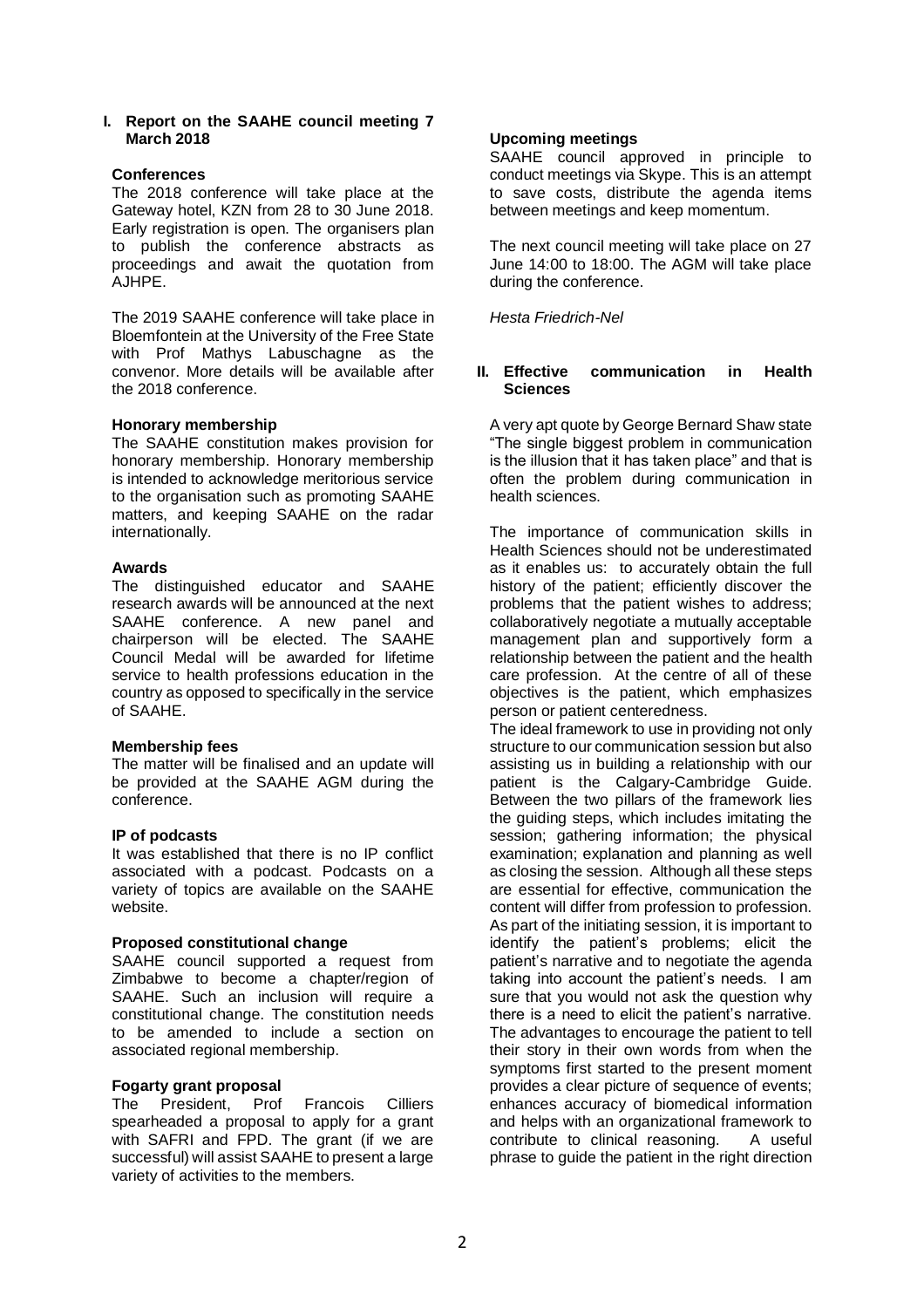is " Tell me all about it from the beginning" or "I am curious to know why you are here today". Micro-skills are essential for effective communication and include using open and closed questions at the correct times and engaging in active listening, which can be nonverbal or verbal. A further micro skill is to allow for silence or pauses during the session which most likely precede disclosure from the patient. It is also important not only to feel empathy for the patient but actually showing the patient that "you've got it", this can be shown verbally or non-verbally. The last micro skill required for effective communication is the ability to summarise the information provided by the patient – this shows the patient that you have heard them and invites the patient to check, expand and collaborate.

What makes a good clinician? Is it your excellent academic knowledge? Is it your sound clinical reasoning skills? Is it your good interpersonal skills? Obviously all of the mentioned but …. The most important skill is communication skills. Chris Gardner (1982) stated: "If you can't communicate it doesn't matter what you know". Your clinical reasoning and hypothesizing, which ultimately lead to your choice of management plan for the patient all depend on the quality of the information you obtain from your patient. What needs to be acknowledged is that the content of the information you obtain and how you communicate rests on your personal beliefs, attitudes and feelings during the encounter. Therefore, therapeutic efficacy depends on the cognizance that every session with a patient depends on the effects from the content of the specific intervention as well as the effects due to the context of the encounter with the health care professional. Contextual effects can either enhance or reverse the effects of interventions and the therapeutic relationship is viewed as the most important contextual factor. What is often not realised is that the therapeutic relationship depends on effective communication skills and is therefore a core clinical skill, which underpins effective care. The good news is that effective communication skills can and should be taught, starting at undergraduate level.

\*I would like to acknowledge my communication mentor Beverly Bolton for her phrases that inspire me.

#### *Rolene Barnes*

**III. The Ethics Interest Group of the Faculty of Health Sciences of the University of the Free State**

The Ethics Interest Group of the Faculty of Health Sciences of the University of the Free State was recently launched. The group consists of staff members of the Faculty of Health Sciences who regularly meet to discuss matters relating to Ethics and professional conduct in the Healthcare environment.

The objectives of the group is to spark conversation and reflection on Ethics; to create a platform where members could raise their concerns; and to create opportunities for earning Ethics CPD points. In order to fulfill these diverging needs of our members, the steering team use various formats for its events.

Our January event was a case presentation by forensic pathologist, Dr Chantelle Liebenberg, who demonstrated the ethical dilemmas in her working environment. On Valentine's day, we held a lively "Vox Box" discussion, where we held scenario-based discussions on issues that members identified as matters of ethical concern in their immediate working environment.

On the 14th of March 2018 we explored the theme "Bullying in the Health care environment". Our guest presenters were Dr Denine Smit from the Faculty of Law and coauthor and editor of the recently launched book "Vulnerable employees"; and Dr Henriëtte van den Berg, a clinical psychologist. Dr Smit entertained us with a prezi on what bullying is, and highlighted the need for legal options to be developed in this field. Dr van den Berg elaborated on the psychological aspects of bullying form both the victim and the bully's view; as well as how to lessen the impact of bullying.

Please watch for our upcoming events during the year, hope to see you at our future events!

#### *Paulina van Zyl*

*(Coordinator: Ethics Interest Group)*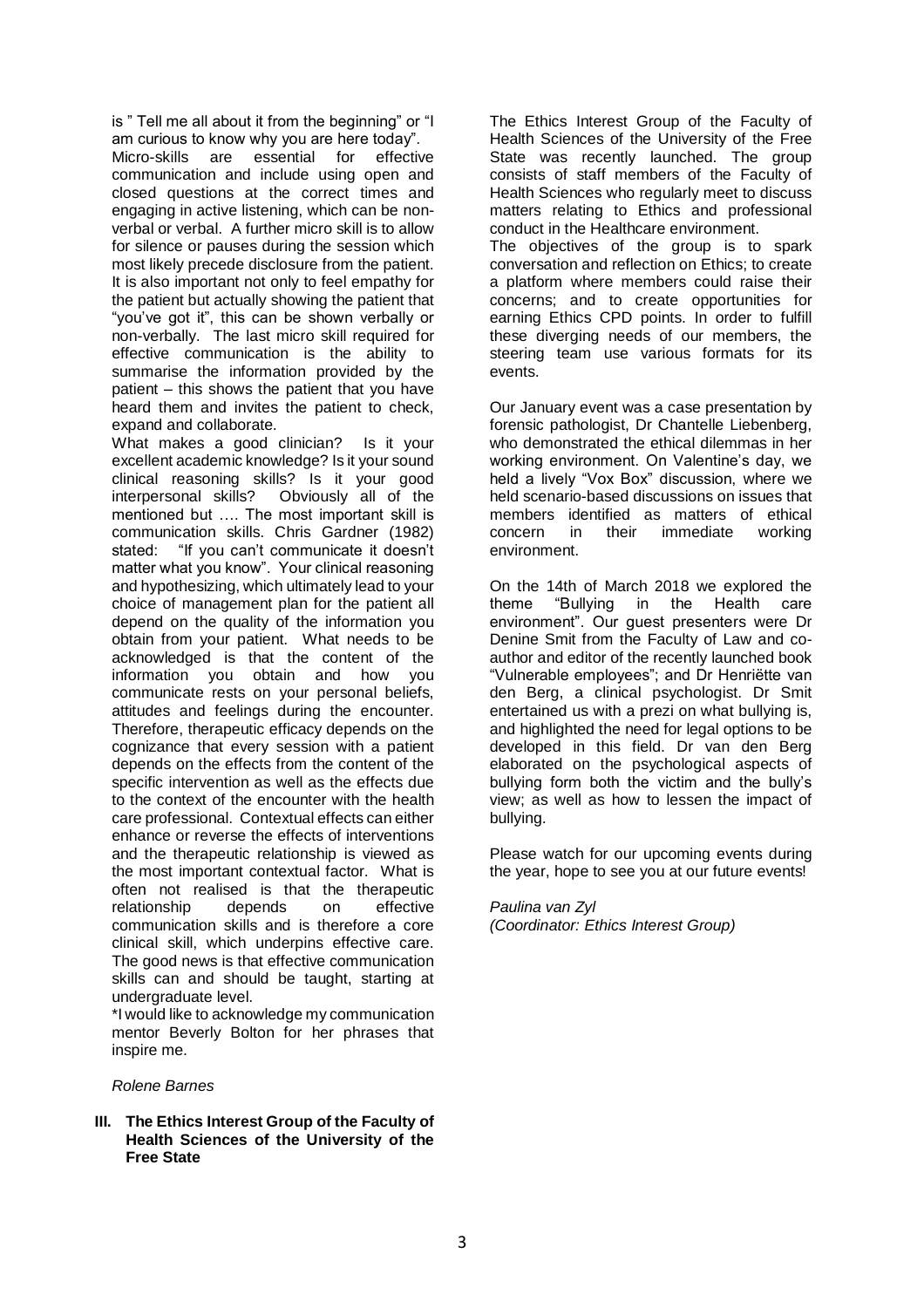#### **IV. The professional use of social media in the healthcare context: Reflection on workshop**

Dr Henriette van den Berg is an expert on the psychological aspects of resilience and has provided multiple workshops on ethical issues within the healthcare setting in South Africa. In May, I was fortunate enough to attend her workshop on the ethical use of social media within the healthcare context. Here are a few of the aspects I found salient:

Healthcare professionals of a certain age (myself included) tend to view social media with reactions ranging from skepticism to outright terror. However, we do know that different forms of social media have proven to be excellent platforms for enhancing pedagogy. The uses vary from psychoeducation, providing access to experts and information in remote areas, to create a sense of community or teamwork surrounding a particular project or topic, building professional liaison and networks, enhanced and instant consultation between referral sources and experts as well as engaging with patients. This is a substantial list with immense benefits to healthcare professionals as well as students and patients.

Now for the scary part. For every benefit that social media presents there are risks of equal importance. Using technological devices such as cell phones, tablets and laptops provide mobile workstations and immediate sharing of information. They may also be stolen, lost, hacked or shared by other members of a household or office. This is why it is essential for each of us to become proficient and vigilant at installing and using software to protect our information, which includes encrypting data and password protecting our documents and programs. The maintenance of patient privacy and confidentiality should be an absolute. We also need to be mindful of the potential for the blurring of practitioner-patient relationship boundaries. Facebook, Instagram, Snapchat, WhatsApp, Twitter, LinkedIn and even Pinterest require the user to share, to varying degrees, private information and provide a particular glimpse into the private lives of practitioners, which patients would not otherwise have been privy to. We as professionals are now required to become mindful of what our social media accounts communicate about ourselves, and our professions, to society. We need to ensure that we adhere to our professional, legal and ethical guidelines not just in our physical interactions, but also to an equal, or even

greater extent, in our cyber interactions. Flippant comments made on newsfeeds or status updates on WhatsApp may have unintended effects on the reader and potentially unpleasant consequences to the author. Laws on defamation of character, right to privacy, hate speech legislation, crimen injuria, confidentiality, intellectual property, protection from harassment and the protection of individuals' right to an unimpaired reputation, are all relevant to cyber interactions within the South African context. Recent well-publicised cases regarding the unintended consequences of a quick response to a medical question on social media, remind us to type and post with extreme caution. What is regarded as a doctorpatient relationship is much less clear in cyberspace and the opportunity for misinterpretation and misrepresentation are immense.

Healthcare providers would do well to formalise patient-practitioner social media interaction in their written consent intake forms and include specific references to Facebook friend requests, WhatsApp availability and acceptable communication platforms in the case of an emergency. The limitations inherent to keeping electronic patient information should also be specified in such documents, while every possible measure should be put in place to protect their integrity. We were also advised to Google ourselves every few months – in order to audit the information that is available about our professional and private lives on social media and internet platforms. We need to check our security and privacy settings on all social media cites at regular intervals and change our passwords frequently. We also need to be conscious of the importance of avoiding slights to the organisations or companies with which we are affiliated. A derogatory comment made by a healthcare professional reflects poorly on them, their profession as well as their hospitals, clinics, companies and organisations.

When in doubt consult with your malpractice insurer, professional governing body or better yet, save that email as a draft, delete that WhatsApp even before it is sent, and give yourself a few minutes to cool off before responding to an online post. To surmise, the following quote explains the crux of social media use: "We must all suffer from one of two pains: the pain of discipline or the pain of regret. The difference is discipline weighs ounces while regret weighs tons." Jim Rohn *Angie Vorster*